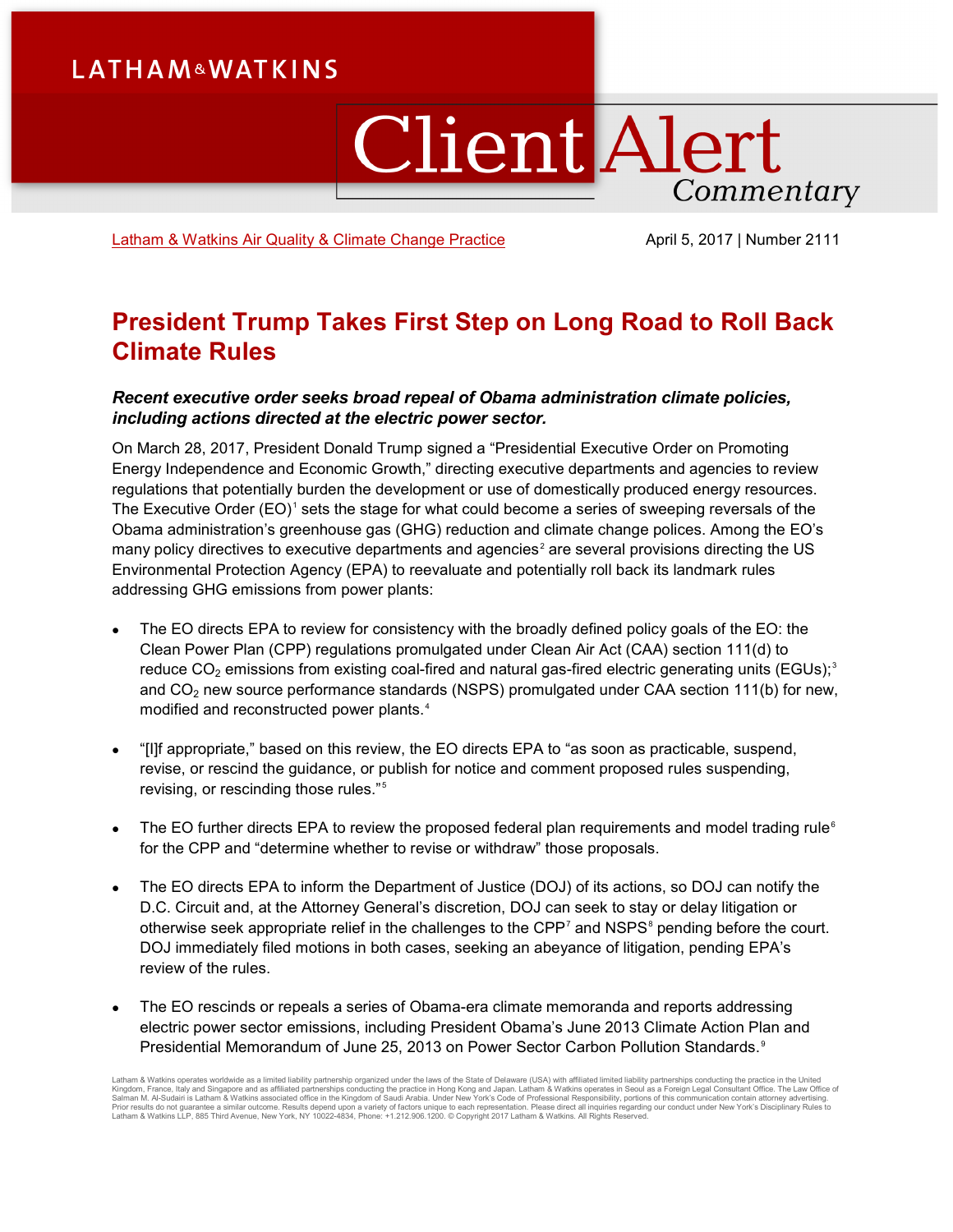An EO cannot repeal regulations promulgated through notice and comment rulemaking, which have the force of law. Rather, the EO kicks off what will likely be a long and complex process for EPA to review the CPP and NSPS, draft and publish proposals to suspend, revise or rescind the rules, accept notice and comment on the proposals, address comments on the proposals, and then issue final rules. On March 28, EPA Administrator Scott Pruitt signed notices for publication in the Federal Register, announcing the initiation of EPA's review of these rules.<sup>[10](#page-10-0)</sup> And on April 3, 2017, Administrator Pruitt published a notice, withdrawing the proposed federal plan requirements and model trading rule pending review.<sup>[11](#page-10-1)</sup>

Regardless of whether EPA proposes to suspend, revise or rescind the rules, legal challenges are sure to follow. And critical to how any revision or rescission might fare in the federal courts is whether the D.C. Circuit grants DOJ's motions to hold in abeyance the pending challenges to the CPP and NSPS.

The new administration's actions in the next few years are likely to shape the fate of GHG regulations governing the electric power sector in important ways. Some states and regulated entities will undoubtedly view potential revision or rescission of the CPP and NSPS as a welcome reprieve from the standards that these rules impose. Other states and regulated entities will fight attempts to weaken the CPP and NSPS, which they supported as a framework for achieving emission reductions and for setting the stage for more uniform regional or nationwide GHG regulations and markets.

This *Client Alert* provides an overview of the regulatory polices of relevance to the electric power sector that are targeted in the EO, describes the administrative law implications of the EO on those policies, outlines potential approaches EPA may take on the CPP and NSPS, and discusses implications of EPA's actions on both the power sector and the international climate change framework.

## **Background on Regulatory Policies in the Crosshairs**

The CPP was promulgated pursuant to section 111(d) of the CAA,  $^{12}$  $^{12}$  $^{12}$  a rarely used provision that directs EPA to establish procedures for states to develop plans for implementing and enforcing performance standards for existing sources of an air pollutant, once EPA has established a standard of performance for new sources of that pollutant. The CAA requires EPA to base its performance standards on what it determines is the "best system of emissions reduction [BSER] which (taking into account the cost of achieving such reduction and any nonair quality health and environmental impact and energy requirements) the Administrator determines has been adequately demonstrated."<sup>[13](#page-10-3)</sup>

The CPP established  $CO<sub>2</sub>$  emission performance rate standards for two types of existing electric generating units (EGUs) — fossil fuel-fired steam boilers and natural gas combined cycle units<sup>14</sup>—and set statewide emission reduction goals by applying the EGU emission performance rates to each state's mix of affected EGUs (*i.e*., coal-fired and gas-fired). In determining what constituted BSER for existing sources, EPA looked to what many called "outside the fence" measures — the implementation of which depends on electric power system-wide actions beyond the fenceline of any individual EGU. These BSER measures, divided into three "Building Blocks,"<sup>[15](#page-10-5)</sup> included:

- Improving heat rates at coal-fired steam plants (Building Block 1)
- Substituting generation from lower-emitting existing natural gas combined-cycle plants (gas plants) for generation from higher-emitting steam plants, which are primarily coal-fired (Building Block 2)
- Substituting generation from new zero-emitting renewable-energy generating capacity for generation from existing fossil-fuel-fired plants, which are primarily coal- or gas-fired (Building Block 3)<sup>[16](#page-10-6)</sup>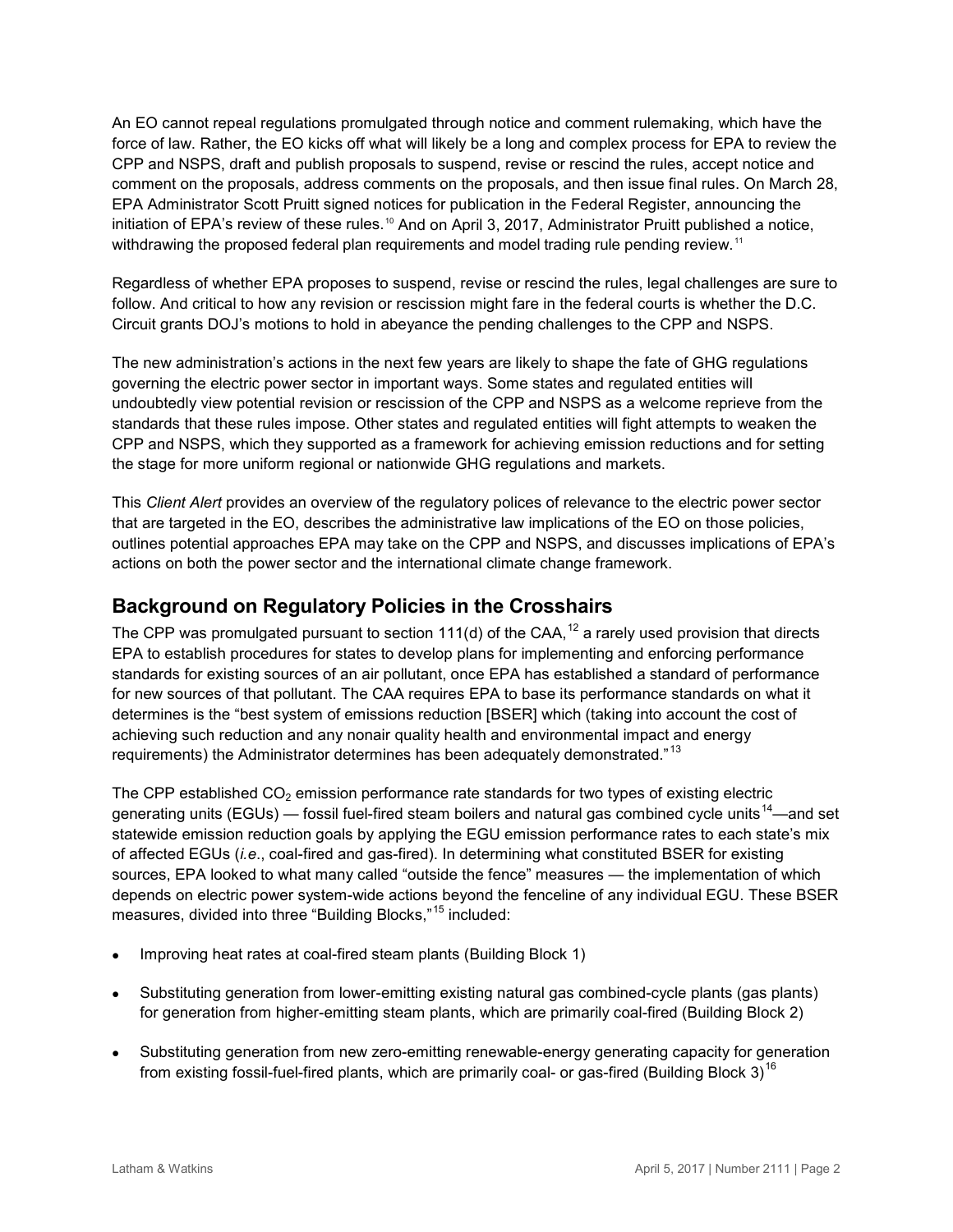EPA determined in the CPP that EGUs could implement these measures collectively to achieve substantial  $CO<sub>2</sub>$  reductions cost-effectively, and without adverse energy reliability impacts.<sup>[17](#page-11-0)</sup> The CPP does not require that states use all of the Building Blocks or that they apply any one of the Building Blocks to the same extent that EPA determines is achievable at reasonable cost. Instead, the CPP allowed the states to select their preferred compliance approach as long as the measures were sufficient to achieve the state's  $CO<sub>2</sub>$  emission reduction goals under the CPP. The CPP was immediately challenged in the D.C. Circuit by a number of states and industry groups.<sup>[18](#page-11-1)</sup> That challenge has already been fully briefed and argued before the D.C. Circuit, *en banc*. [19](#page-11-2) Petitioners also persuaded the Supreme Court to take the extraordinary action of staying implementation of the CPP, pending judicial review of the rule.<sup>[20](#page-11-3)</sup>

The final CPP was accompanied by proposed rules outlining federal plan requirements and model emissions trading platforms for states to adopt market-based mechanisms to meet the CPP standards. Moreover, concurrent to finalizing the CPP, EPA, in a separate but related rulemaking, finalized NSPS for new, modified and reconstructed fossil fuel-fired EGUs under CAA section 111(b). For those sources covered by section 111(b), EPA established a BSER and a corresponding numeric emission limit that new, modified or reconstructed sources must meet.<sup>[21](#page-11-4)</sup> Importantly, the NSPS limits for new coal-fired units would require the application of carbon capture and sequestration technology to a portion of such plants' emissions. Although the CPP and the NSPS final rules were signed concurrently, it is important to note that EPA's promulgation of these NSPS for new sources under 111(b) was the legal predicate for EPA's promulgation of guidelines for existing sources under  $111(d)$ .<sup>[22](#page-11-5)</sup> Litigation challenging the NSPS is also pending before the D.C. Circuit.<sup>[23](#page-11-6)</sup> Briefing has been completed, but oral argument has not yet occurred.<sup>[24](#page-11-7)</sup>

The March 28, 2017 EO also revokes the Obama administration's Climate Action Plan, a policy document released on June 25, 2013. The Climate Action Plan was not a regulation and had no binding legal effect. Rather it described numerous actions the Obama administration would pursue, under existing authority, to address climate change. The EO similarly rescinds a presidential memorandum, also issued to EPA on June 25, 2013, entitled "Power Sector Carbon Pollution Standards." The memorandum directed EPA to use its authority under CAA sections 111(b) and 111(d) to issue standards, regulations or guidelines for modified, reconstructed and existing power plants and established a timeline for doing so.

Since EPA previously concluded the majority of the Climate Action Plan components related to the electric power sector and issued the standards outlined in the presidential memorandum, the revocation of these plans and reports has less significance than what lies ahead for the CPP and NSPS rules themselves. For full background on the CPP, the NSPS and the Obama Administration's proposed federal plan requirements and model trading rule to implement the CPP, please see the August 18, 2015 Latham & Watkins Client Alert White Paper, ["EPA Finalizes Historic Greenhouse Gas Emission Reduction](https://www.lw.com/thoughtLeadership/lw-epa-issues-final-ghg-rules)  [Program.](https://www.lw.com/thoughtLeadership/lw-epa-issues-final-ghg-rules)" For full background on the Climate Action Plan and Presidential Memorandum on Power Sector Carbon Pollution Standards, please see the July 1, 2013 Latham & Watkins Client Alert Commentary, ["President Obama Directs EPA to Regulate Carbon Emissions Under Clean Air Act.](https://www.lw.com/thoughtLeadership/LW-obama-carbon-emissions-plan)"

## **Implications for Pending Litigation**

On the same day that President Trump signed the EO, DOJ filed motions in each of the two challenges, requesting that the Court hold the respective matters in abeyance while the agency conducts its review of the CPP and NSPS, respectively.<sup>[25](#page-11-8)</sup> DOJ further requested that the abeyances "remain in place until 30 days after the conclusion of review and any resulting forthcoming rulemaking, with motions to govern further proceedings due upon expiration of the abeyance period."<sup>[26](#page-11-9)</sup> Finally, DOJ requested that the oral argument set for April 17, 2017 in *North Dakota v. EPA* be continued.<sup>[27](#page-11-10)</sup> Notably, the motions state that certain of the Respondent-Intervenors of both suits opposed the filings and intend to file responses in opposition.[28](#page-11-11) Whether the D.C. Circuit will agree to hold these matters in abeyance remains an open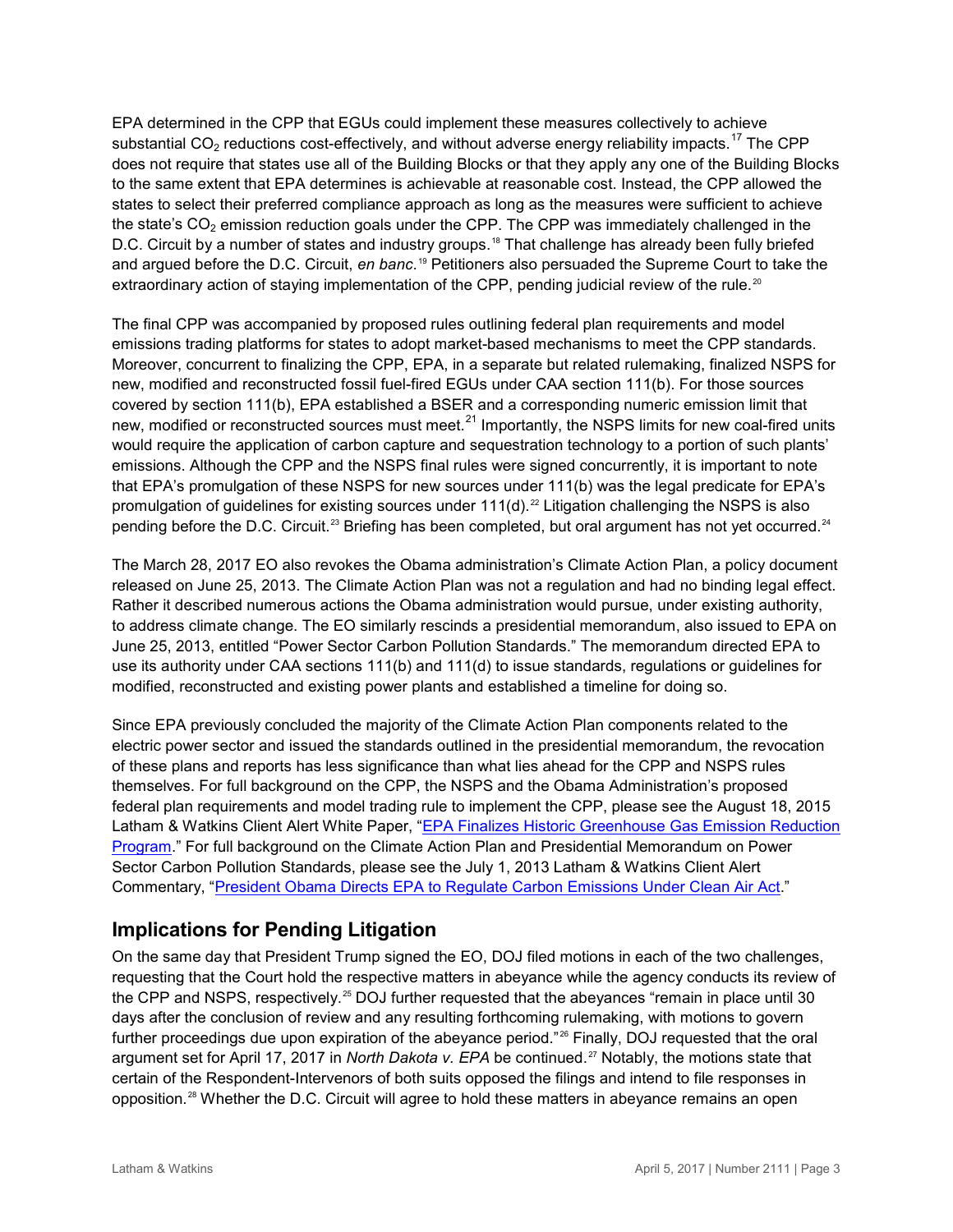question. In the CPP litigation — *West Virginia v. EPA* — for example, briefing is complete and the case has been argued and state and NGO Intervenor-Respondents are expected to vigorously oppose DOJ's motion.<sup>[29](#page-11-12)</sup> Issuance of a decision in the CPP case — particularly if the rule were upheld — could have a major impact on EPA's options for any impending rulemaking to rescind or revise the existing rule. If the D.C. Circuit agrees to DOJ's requests, this will provide the agency greater latitude to proceed.

On March 30, 2017, by the Court's own motion, the D.C. Circuit removed *North Dakota v. EPA* from the April 17, 2017 oral argument calendar pending disposition of the motion to hold the cases in abeyance. $^{\text{30}}$  $^{\text{30}}$  $^{\text{30}}$ 

## **Administrative Law Implications of the EO**

The EO does not result in any immediate changes to the CPP and NSPS, and it is a bedrock principle of administrative law that revision or repeal of regulations that are subject to notice and comment and legally binding cannot be accomplished by executive order. Accordingly, in order to revise or repeal the CPP and NSPS, EPA will have to undertake one or more new notice and comment rulemakings. This process will likely require over a year at a minimum—and potentially much longer, given the complex legal, technical and policy issues with which EPA will have to grapple (discussed below).

As part of this rulemaking, EPA will need to develop a record in defense of its decision to either revise or repeal the CPP and NSPS. One basic procedural requirement of rulemaking is that an agency must give adequate reasons for its decisions. Under the Administrative Procedure Act and CAA Section 307, which will govern EPA's rulemaking(s), "the agency must examine the relevant data and articulate a satisfactory explanation for its action including 'a rational connection between the facts found and the decision made." <sup>[31](#page-11-14)</sup> A reviewing court will "hold unlawful and set aside agency action, findings, and conclusions found to be . . . arbitrary, capricious, an abuse of discretion, or otherwise not in accordance with law."<sup>[32](#page-11-15)</sup> Therefore, EPA may change its view regarding policy actions, but successfully defend a resulting court challenge as long as the record supports the position. However, where the agency has failed to provide a reasoned analysis, courts will hold its action is "arbitrary and capricious" and cannot carry the force of  $law.<sup>33</sup>$  $law.<sup>33</sup>$  $law.<sup>33</sup>$ 

EPA developed a robust record in the process of crafting both the CPP and NSPS. The proposal for the CPP, for example, had a 165-day public comment period, and EPA received more than 4.2 million comments from a range of stakeholders that included state environmental and energy officials, local government officials, tribal officials, public utility commissioners, system operators, utilities, public interest advocates and members of the public.<sup>[34](#page-11-17)</sup> EPA responded to the comments concurrent with release of the final version of the CPP.<sup>[35](#page-11-18)</sup> As EPA develops a plan for how to proceed with the CPP, without a change in facts or different interpretation of the governing law, it will need to justify any modified rule or findings that may diverge from the current record.

## **EPA's Options for the CPP**

EPA Administrator Scott Pruitt signed on March 28, 2017 two notices for publication in the Federal Register — each indicating that EPA will engage in notice-and-comment rulemaking if it determines that suspending, revising or rescinding either the CPP or NSPS is appropriate. [36](#page-11-19) Guided by the EO, which articulates a policy of maintaining diverse and reliable energy resources to encourage domestic energy production, independence and security, EPA will review the current CPP and alternatives to determine whether the regulations:

• "are appropriately grounded in EPA's statutory authority and consistent with the rule of law"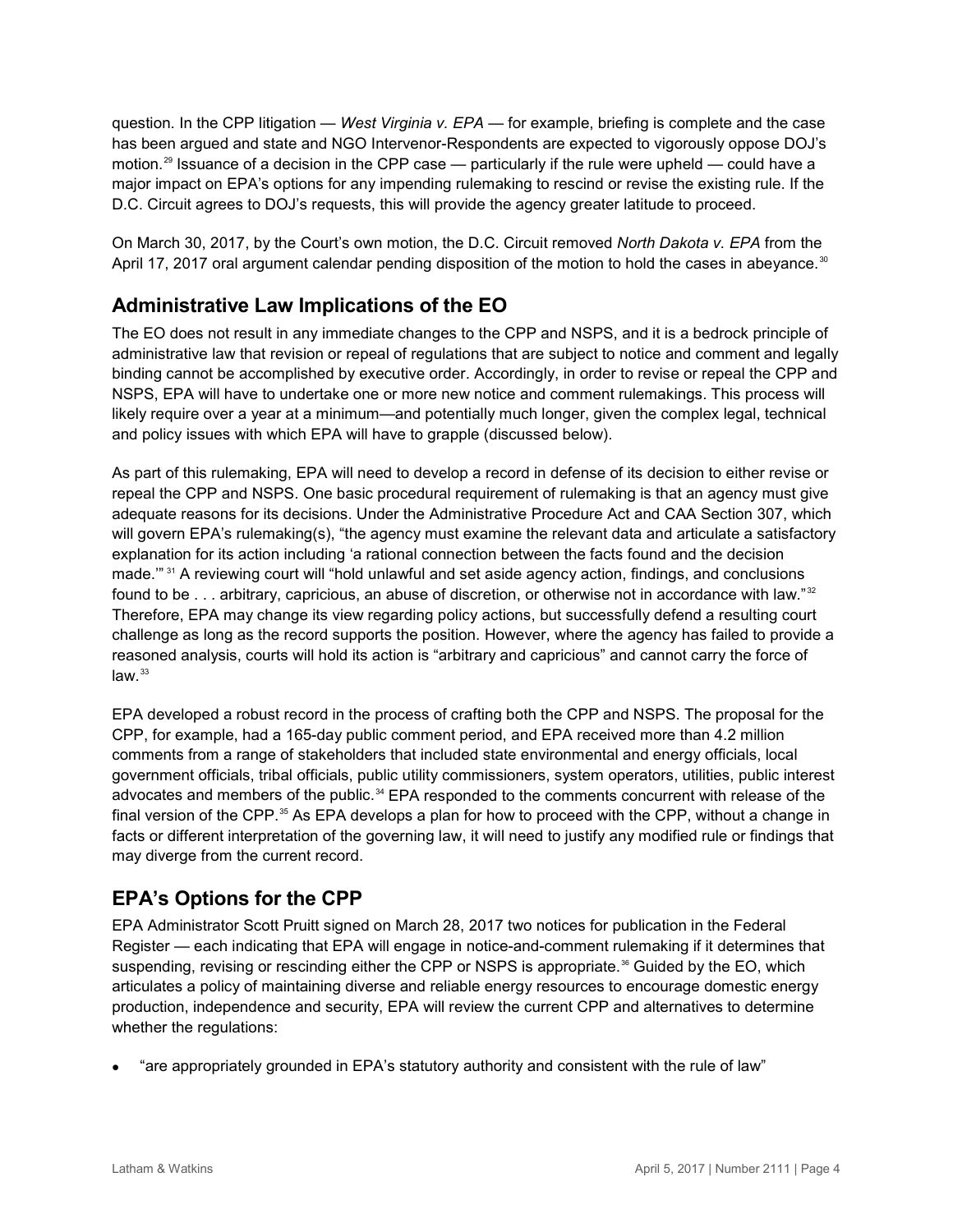- "appropriately promote cooperative federalism and respect the authority and powers that are reserved to the states"
- "effect the Administration's dual goals of protecting public health and welfare while also supporting economic growth and job creation"
- "will provide benefits that substantially exceed their costs"<sup>[37](#page-11-20)</sup>

The EO directs EPA to determine the substantive course for the CPP. EPA may take a number of potential paths to rescind or revise the CPP — each with a degree of legal risk, given both the requirements of the CAA and the need to develop a robust administrative record and reasoned analysis supporting a departure from the existing rule.

Some opponents of the rule will undoubtedly advocate for full repeal of the CPP, without replacement. One potential approach EPA may consider to justify full repeal would be to adopt a legal argument advanced by opponents of the CPP in comments to EPA on the proposed rule and in D.C. Circuit litigation challenging the rule. Opponents of the CPP have argued that the rule is invalid because EPA cannot regulate power plant emissions under both section 111(d) and section 112 of the CAA, which governs emissions of hazardous air pollutants (HAPs). [38](#page-11-21) In the 1990 amendments to the CAA, the House and the Senate adopted two competing versions of section 111(d), both of which were enacted into law without being reconciled.<sup>[39](#page-11-22)</sup> The Senate version of section 111(d) limits EPA's authority under that provision to pollutants that are neither criteria pollutants listed under CAA section 108(a) nor HAPs listed under CAA section 112(b). The House version of section 111(d), by contrast, limits EPA's authority under that provision to pollutants that are not criteria pollutants "or emitted from a source category which is regulated under" section 112.

EPA concluded that the House and Senate amendments should be read to have the same meaning in the context of the CPP — "the Section 112 [e]xclusion does not bar the regulation under CAA section 111(d) of non-[hazardous air pollutants] from a source category, regardless of whether that source category is subject to standards for HAP under CAA section 112."<sup>[40](#page-11-23)</sup> However, opponents argued before EPA and the D.C. Circuit that EPA's interpretation was legally flawed and that the CAA unambiguously precludes EPA from regulating under 111(d) a source that is regulated under section 112 — as are steam power plants under EPA's Mercury and Air Toxics Standards (MATS) rule.<sup>[41](#page-11-24)</sup> The currency of this argument therefore depends in part on the ultimate fate of the MATS rule, which is still in litigation.<sup>[42](#page-11-25)</sup> If the MATS rule were to be struck down or if EPA were to repeal the rule, any attempt to rely upon the section 112 exclusion argument in relation to the CPP would be undermined. Regardless, reliance on the so-called "112 exclusion" argument to justify rescission of the CPP would require EPA to reverse its longstanding interpretation of section 111(d) — articulated in rules under both the Bush and Obama administrations and would carry with it significant legal risk.

One of the important implications of a decision not to regulate emissions from existing power plants could be to reignite state common law nuisance, trespass and negligence litigation against such plants. The Supreme Court in *AEP v. Connecticut* held that federal common law "public nuisance" suits were displaced by Congressional delegation of authority to EPA through the CAA, but the Court did not reach the question of whether the CAA preempts state law claims. [43](#page-11-26) An express decision by EPA not to exercise its authority under Section 111 could give new life to such state-law litigation.

Others suggest that EPA may instead decide to promulgate a more limited replacement rule or revision to the CPP — for example with regulation limited to "inside the fenceline" (Building Block 1) measures *i.e*., heat rate (efficiency) improvements to covered EGUs — as opposed to the CPP's "outside the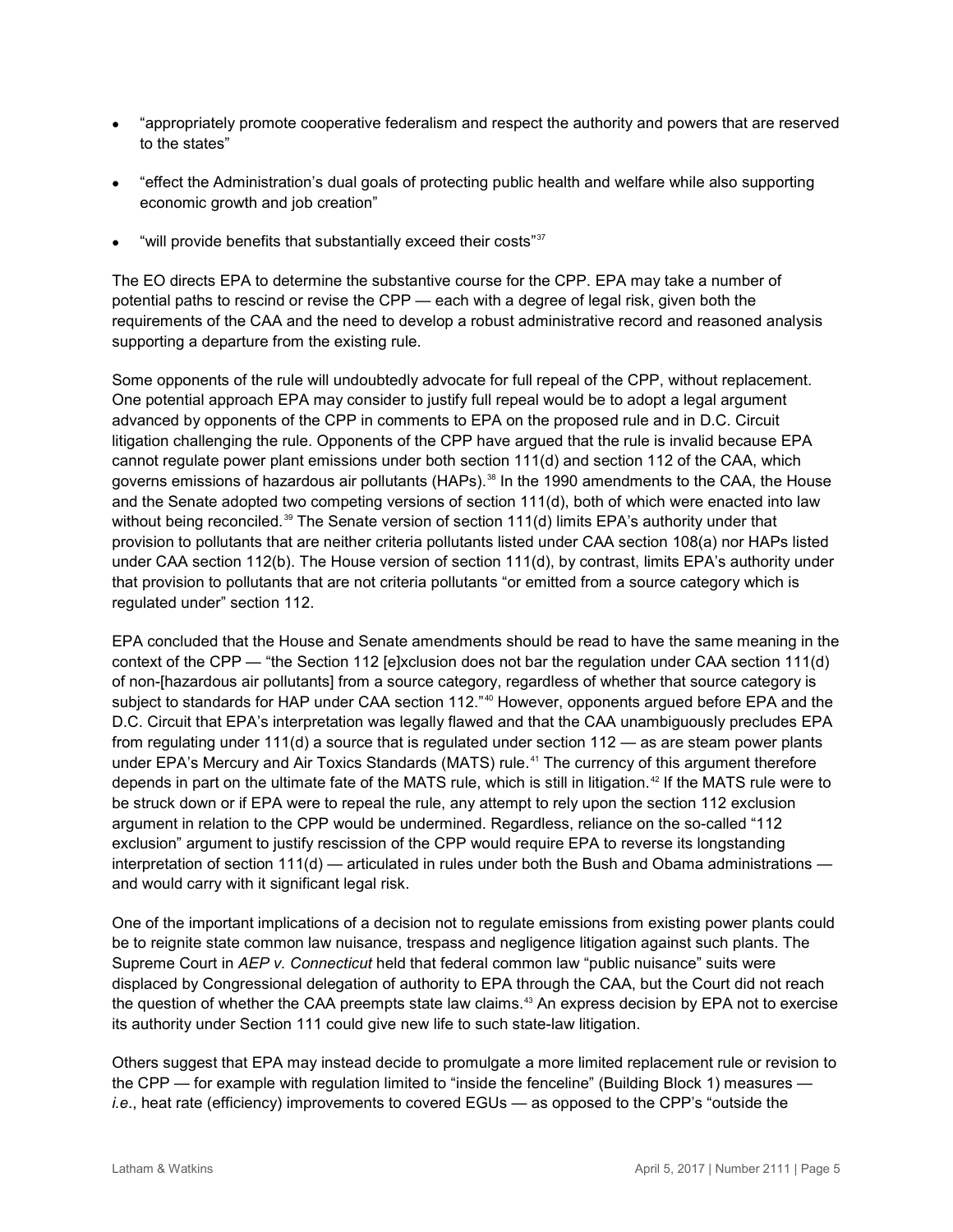fenceline" system-based measures (Building Blocks 2 and 3). Recent reports point to a 2014 policy paper on section 111(d) that Administrator Pruitt released as Oklahoma attorney general, advocating for purely "inside the fence line" measures as BSER and for substantial state latitude to determination application of those measures.<sup>[44](#page-11-27)</sup> Under such an approach, EPA might seek to define BSER for GHGs more narrowly than the Obama EPA has done, requiring only modest efficiency upgrades to EGUs on-site, rather than setting more stringent standards based on the variety of measures that could be taken on the interconnected grid to substitute cleaner natural gas-fired power for coal-fired power, and renewables for both. To support such an approach, EPA might argue that the statute leaves room for more than one interpretation, and that its newly adopted (and less stringent) view is reasonable — or, alternatively, that its authority under section 111(d) is unambiguously limited to "inside the fence line" measures.<sup>[45](#page-11-28)</sup>

Revising the CPP along these or similar lines would require EPA both to justify reversal of its prior reading of section 111(d) and to build and defend a new administrative record supporting its change in course. In promulgating the CPP, EPA set forth its conclusion that the three Building Blocks collectively constitute BSER, applying EPA's legal interpretation of the requirement and addressing relevant considerations such as the degree of reductions achieved, costs, energy requirements, and non-air quality health and environmental impacts.<sup>[46](#page-11-29)</sup> EPA performed predictive modeling premised on real-world operating data to make the assessment that Building Block 1 of the CPP reflects an achievable degree of emission limitation by applying heat-rate-improvement measures, but EPA found that limiting regulation to heat-rate improvements would be far less effective than the three-Building Block approach — because it would result in dramatically lower emission reductions. [47](#page-11-30) Promulgating a revised CPP based solely on Building Block 1 would either require EPA to change its legal interpretation of BSER — revisiting the legal question of whether EPA can base BSER on reduction measures that arguably lie outside the control of the source —or require EPA to otherwise support and defend the conclusion that, notwithstanding this prior record, "inside the fence" measures alone constitute the "best system of emission reduction" for GHGs from power plants.<sup>[48](#page-11-31)</sup>

Any approach that EPA takes will carry legal risks and is almost certain to invite legal challenges. If EPA opts to promulgate a revised and narrower CPP, regulated entities may opt to challenge the rule. Revision of the CPP would require EPA to confront a number of very complex policy and legal decisions. The legal rationales employed to craft and defend a new CPP, and the record established to support a new rule — and to counter the original — will be consequential for the new rulemaking and future CAA rulemaking. Any such rule, as well as the court decisions rendered on subsequent review of such rule, will shape the scope of actions that can be used to determine BSER for existing sources under 111(d) for years to come. Sectors not yet subject to EPA regulation under 111(d) — for example, refining, specialty chemical manufacturing and other specialized industrial sectors — could be regulated under whichever BSER approach survives judicial scrutiny.

## **Implications for the NSPS**

The EO similarly directs EPA to review the final NSPS for new, modified and reconstructed EGUs with an eye toward suspending, revising or rescinding the standards. These standards promulgated pursuant to CAA section 111(b) are the legal predicate to EPA establishing guidelines for existing sources under  $111(d)$ .

As with the CPP more broadly, EPA faces a decision whether solely to rescind the 111(b) standards (which would eliminate the legal predicate for the existing source guidelines under 111(d) and effectively moot the discussion above), or instead to promulgate a revised version of the NSPS. Mere rescission would require the agency to adopt a reasoned justification for declining to address GHG emissions from fossil-fueled power plants, the largest single source of such emissions, notwithstanding the agency's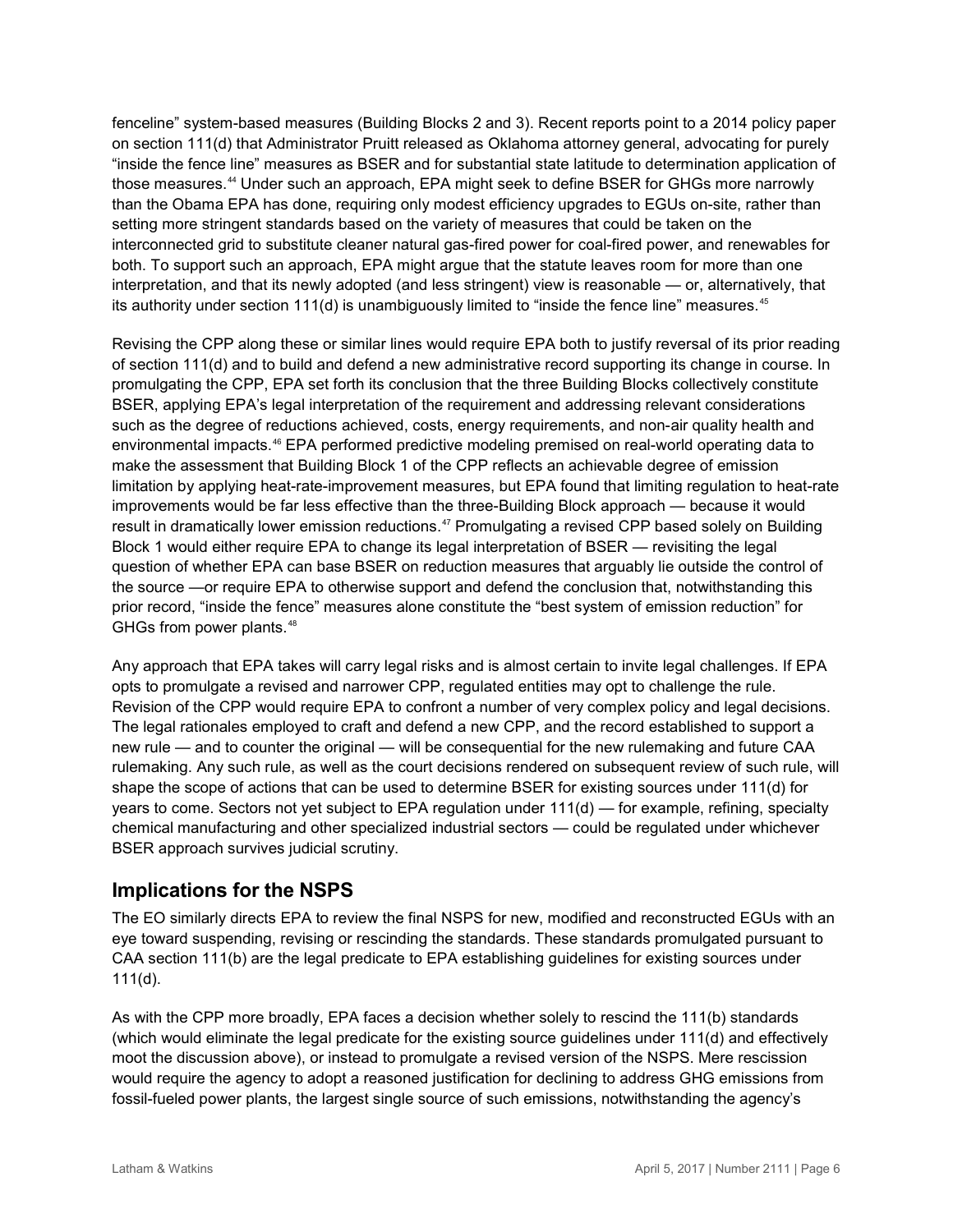extensive record-based statements regarding the dangers to public health and welfare that such emissions pose. Any such determination would undoubtedly be subject to challenge.

Alternatively, EPA may attempt to revise the NSPS to make it less stringent. One of the primary issues in the D.C. Circuit litigation challenging the NSPS is the establishment of standards of performance based on, among other technologies, partial CCS, which new coal-fired plants must implement in order to meet the new standards. Critics argue that CCS technology has not been successfully demonstrated on a commercial scale and therefore has not been "adequately demonstrated" nor is it BSER under section 111(b).<sup>[49](#page-11-32)</sup> Some commenters proposed alternative standards, based on  $CO<sub>2</sub>$  emissions rates achieved by recently built and highly efficient coal-fueled power plants. [50](#page-11-33) Intervenors have also criticized EPA's failure to recognize lignite's distinctive emissions characteristics, which present unique technological challenges, arguing that a special sub-category for new lignite-fueled EGUs should have been created.<sup>[51](#page-11-34)</sup>

In light of these challenges, EPA at a minimum may opt to promulgate revised standards that do not require partial CCS for new coal-fired plants. Without opining on the legal defensibility of such an approach, the consequences of any such revision are likely less significant than would be potential revisions to the CPP, given that few new coal plants are projected to be built in the foreseeable future. As EPA reviews the NSPS for EGUs, the agency may unsurprisingly face the same challenges as it endeavors to reform the CPP if it chooses to depart from the established administrative record.

## **Implications of the EO for the Power Sector**

By directing EPA to reconsider the CPP and NSPS, the EO sets the country on a path of continued regulatory uncertainty for new and existing power plants for what may be a years-long period. State and regulated entities that viewed the requirements of the CPP as costly compliance burdens will consider this action a boon. However, some regulated entities welcomed some form of national uniformity in GHG regulation. Companies with multi-state portfolios will continue to navigate a patchwork of state- and regional-specific GHG regulations.<sup>[52](#page-11-35)</sup> Meaningful regional, multi-state coordination is unlikely to occur in the near term, unless a private sector effort emerges — for example, corporate leadership to develop national private sector GHG performance guidelines.

Regardless of the fate of the NSPS and CPP, the power sector continues to move towards lower-emitting sources, as a result of a combination of market forces and state and federal policies. One of the most dominant drivers has been low natural gas prices — which have promoted significant and continuing growth in gas-fired electric generation and a corresponding decrease in coal-fired generation. The Energy Information Administration projects an increase in natural gas-fired generating capacity by 11.2 gigawatts  $(GW)$  in 2017 and 25.4 GW in 2018.<sup>[53](#page-11-36)</sup> Natural gas-fired generation, which has long stood second to coal-fired generation for electricity, first surpassed coal-fired generation on a monthly basis in April 2015.<sup>[54](#page-11-37)</sup> If new gas-fired plants come online as planned, annual net additions in natural gas capacity will reach their highest levels since 2005. On a combined basis, these 2017–2018 additions would increase natural gas capacity by 8% from the capacity existing at the end of 2016.<sup>[55](#page-11-38)</sup> The upcoming expansion of natural gasfired electricity generating capacity corresponds with a trend of shuttering coal-fired plants, reported by EIA.

State policies are also playing a key role in driving change. According to the latest figures from the National Conference of State Legislatures, 29 states and the District of Columbia have mandatory renewable portfolio standards requiring utilities to purchase minimum levels of electricity generated from renewable sources. Another eight states have voluntary standards for promoting renewable energy.<sup>[56](#page-11-39)</sup> Other states have implemented market-based programs to reduce GHG emissions. For example, the Regional Greenhouse Gas Initiative (RGGI), an effort by nine northeastern states to reduce carbon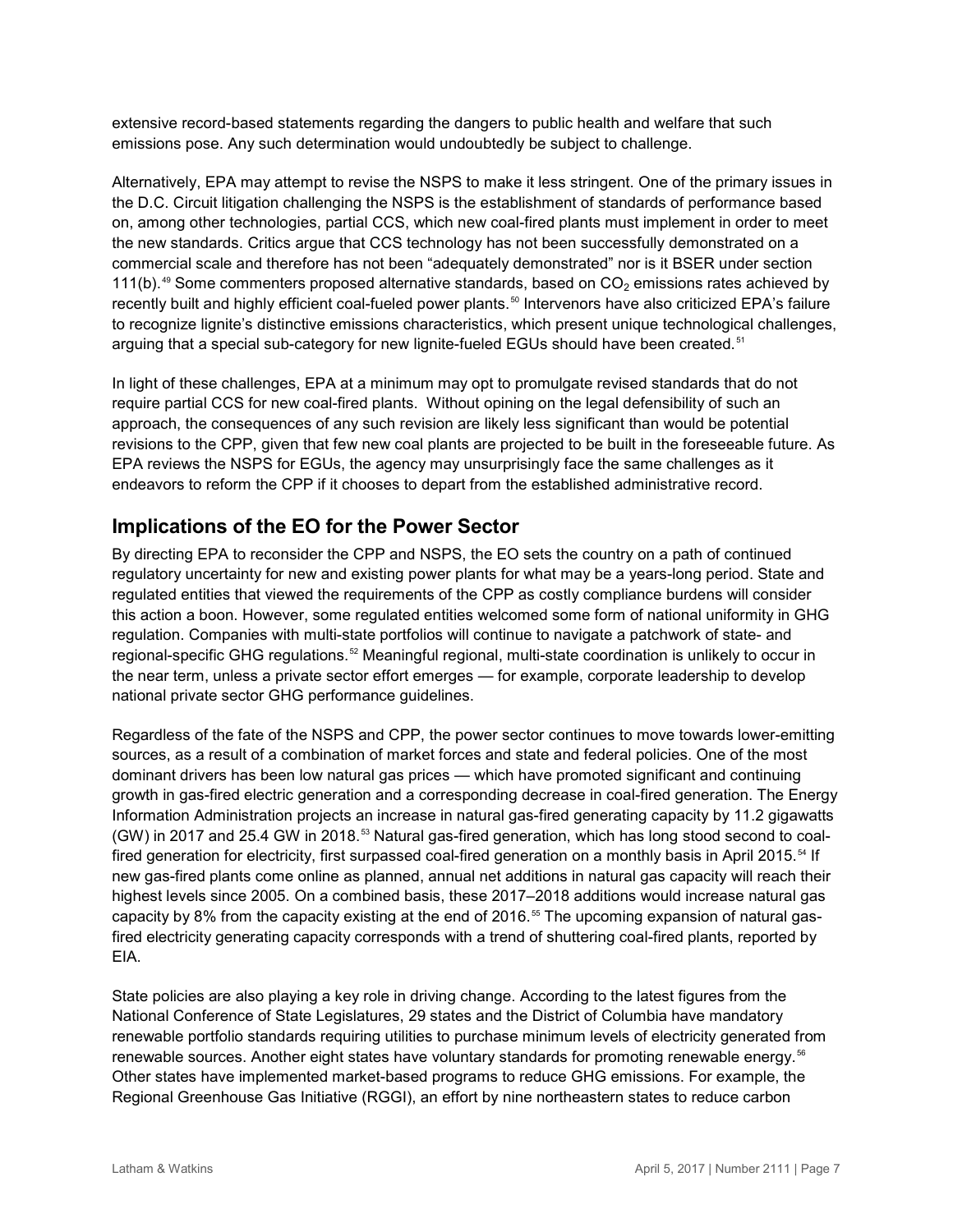dioxide emissions from power plants in the region, establishes a cap-and-trade program based on proportional regional emissions.[57](#page-11-40) California similarly utilizes an economy-wide, mandatory cap-and-trade program for GHGs, and has a mandatory GHG reporting and registry system.<sup>[58](#page-11-41)</sup>

A broad array of federal regulatory requirements, including the MATS Rule, the Cross-State Air Pollution Rule, the Steam Electric Power Effluent Limitation Guidelines, and the Coal Combustion Residuals Rule, have also played a role reinforcing the trend towards retirement of coal plants and towards lower-emitting generation.

However, current trends in decarbonization are likely to follow a different trajectory in the absence of the CPP, particularly in later years.<sup>[59](#page-11-42)</sup>

## **International Climate Change Implications**

The Paris Agreement, which resulted from the 21<sup>st</sup> meeting of the parties to the 1992 United Nations Framework Convention on Climate Change (UNFCCC) in 2015, contains commitments by numerous countries to reduce their GHG emissions. More than 70 countries, including the United States, ratified or otherwise agreed to be bound by the COP-21 Paris agreement. The United States was among the countries that submitted a declaration of intended GHG reductions (nationally determined contribution or NDC) in early 2015. The nation's goal under the Paris Agreement is a net reduction of GHG emissions of 26-28% below 2005 levels by 2025.<sup>[60](#page-11-43)</sup>

The extent to which the United States meets its NDC will likely depend on several factors. However, the fate of the CPP is undoubtedly significant to meeting the intended reductions. Because the electricity sector is the largest source of GHG emissions in the US, EPA itself noted that the CPP was a key aspect of achieving the United States' NDC.<sup>[61](#page-11-44)</sup> But just as the CPP signaled the Obama administration's desire for an ambitious agreement coming out of COP-21, a reversal or weakening of the CPP will likely be taken as a further signal of the Trump administration's desire to distance itself from the previous administration's international commitments.

## **Conclusion**

The issuance of the EO kicks off a long and complex process for EPA to review both the CPP and NSPS, draft and publish proposals to revise or rescind the rules, accept notice and comment on the proposals, address comments on the proposals, and then issue final rules. Regardless of whether EPA proposes to suspend, revise or rescind the rules, legal challenges are sure to follow. The outcome of these rulemakings and subsequent litigation will be consequential for the future of federal regulation of GHGs under the Clean Air Act (CAA).

The current uncertainty over the GHG regulations governing the electric power sector is likely to remain for the foreseeable future. Since CPP implementation was stayed by the Supreme Court, existing sources in the electric power sector will be free of federally imposed emissions constraints while EPA reevaluates the CPP and NSPS and completes its rulemakings, and while EPA faces legal challenges to its determinations, assuming the agency opts for full rescission of the CPP rather than a limited, inside-the-fence regulation. Some states and regulated entities will view potential revision or rescission of the CPP and NSPS as a welcome reprieve from the requirements imposed by these rules. Other states and regulated entities will fight attempts to weaken the CPP and NSPS, which they supported as a framework for achieving emission reductions or as a competitive advantage based on their portfolio mixes and for setting the stage for more uniform regional or nationwide GHG regulations and markets. In the interim of federal regulatory uncertainty, states will assume the principal role of GHG regulators, and the electric power sector will continue to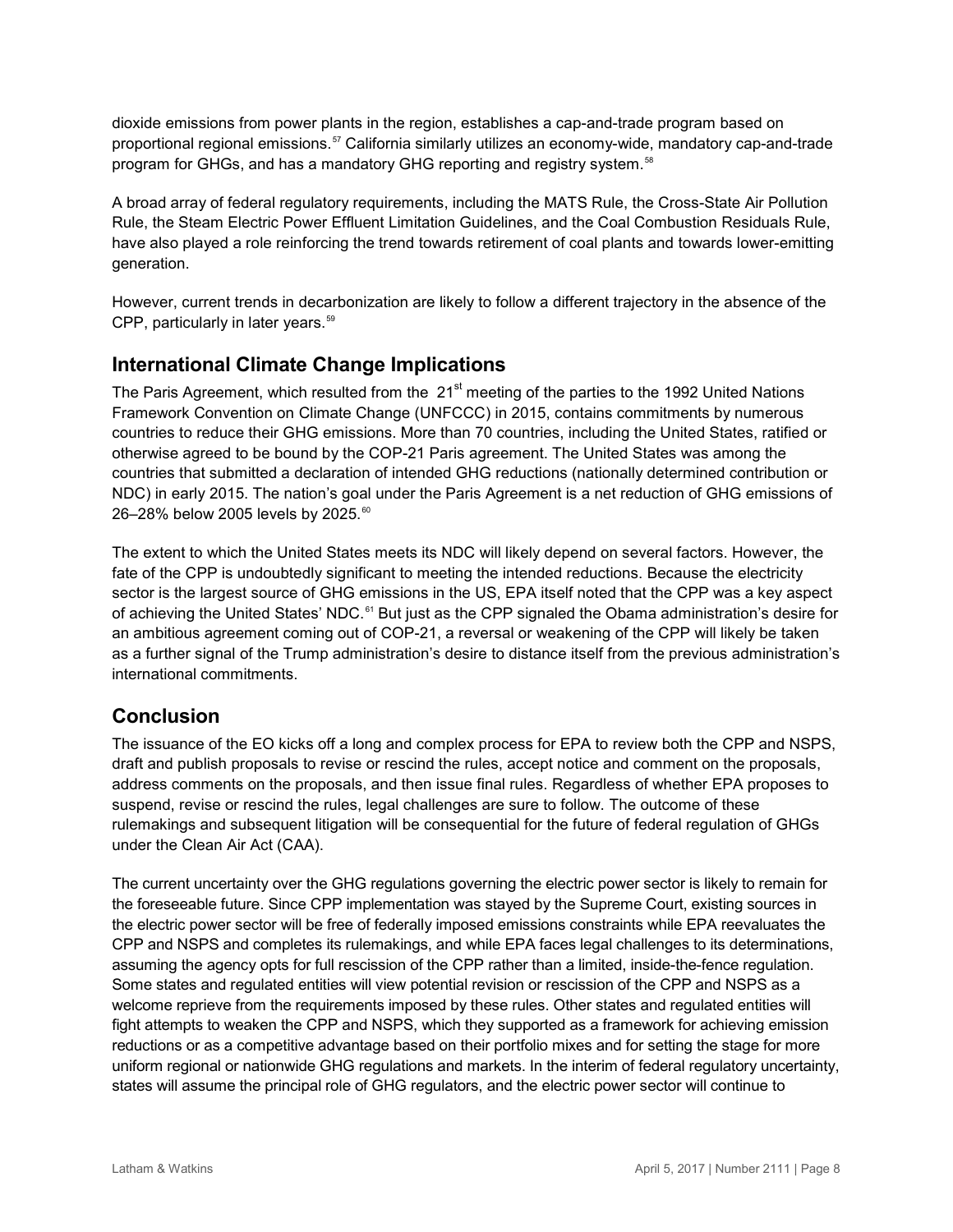encounter a patchwork of regulations lacking any degree of national uniformity. In any event, strong economic and policy drivers are likely to continue to move the country towards lower-emitting generation.

If you have questions about this *Client Alert*, please contact one of the authors listed below or the Latham lawyer with whom you normally consult:

#### **[Joel C. Beauvais](https://www.lw.com/people/joel-beauvais)**

[joel.beauvais@lw.com](mailto:joel.beauvais@lw.com) +1.202.637.3379 Washington, D.C.

#### **[Claudia M. O'Brien](https://www.lw.com/people/claudia-obrien)**

[claudia.o'brien@lw.com](mailto:claudia.o) +1.202.637.2181 Washington, D.C.

#### **[Stacey L. VanBelleghem](https://www.lw.com/people/stacey-vanbelleghem)**

[stacey.vanbelleghem@lw.com](mailto:stacey.vanbelleghem@lw.com) +1.202.637.2153 Washington, D.C.

#### **[Robert A. Wyman, Jr.](https://www.lw.com/people/robert-wyman)**

[robert.wyman@lw.com](mailto:robert.wyman@lw.com) +1.202.654.7119 Washington, D.C. / Los Angeles

#### **[Kimberly E. Leefatt](https://www.lw.com/people/kimberly-leefatt)**

[kimberly.leefatt@lw.com](mailto:kimberly.leefatt@lw.com) +1.202.637.1044 Washington, D.C.

#### **[Bridget R. Reineking](https://www.lw.com/people/bridget-reineking)**

[bridget.reineking@lw.com](mailto:bridget.reineking@lw.com) +1.202.637.1015 Washington, D.C.

#### **You Might Also Be Interested In**

**[Trump's Proposed EPA Budget Cuts Underscore the Role of Next Generation Enforcement](https://www.lw.com/thoughtLeadership/trump-EPA-budget-cuts-role-next-generation-enforcement)**

**[Reducing Ozone Regulation Costs Under the New Administration](https://www.lw.com/thoughtLeadership/reducing-ozone-regulation-costs-new-administration)**

**[Clean Energy Law Report: Energy Storage Gets a Boost from Federal and Private Sector Actions](http://www.cleanenergylawreport.com/finance-and-project-development/energy-storage-gets-a-boost-from-federal-and-private-sector-actions/)** 

**[EPA Finalizes Historic Greenhouse Gas Emission Reduction Program](https://www.lw.com/thoughtLeadership/lw-epa-issues-final-ghg-rules)**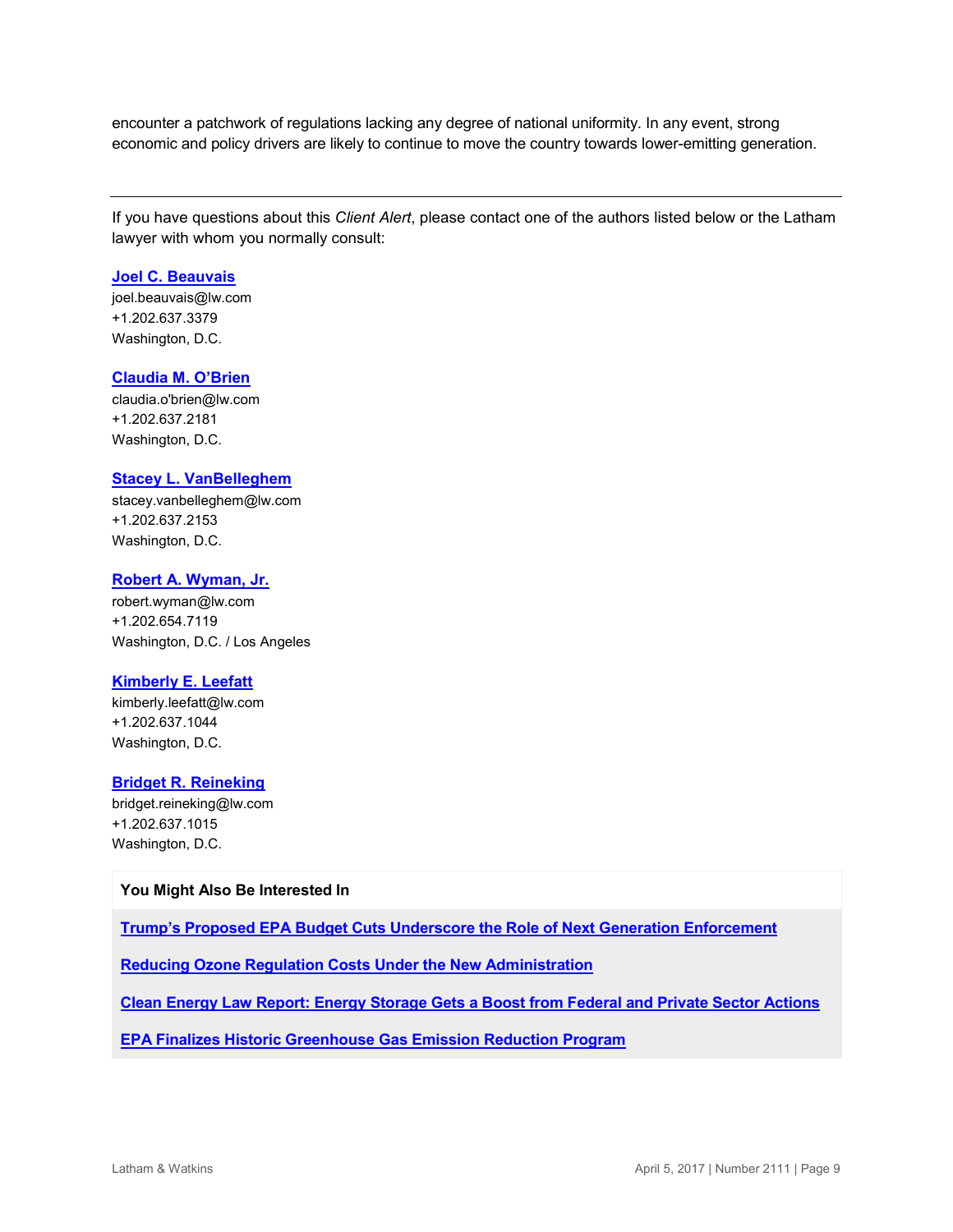*Client Alert* is published by Latham & Watkins as a news reporting service to clients and other friends. The information contained in this publication should not be construed as legal advice. Should further analysis or explanation of the subject matter be required, please contact the lawyer with whom you normally consult. The invitation to contact is not a solicitation for legal work under the laws of any jurisdiction in which Latham lawyers are not authorized to practice. A complete list of Latham's *Client Alerts* can be found at [www.lw.com.](http://www.lw.com/) If you wish to update your contact details or customize the information you receive from Latham & Watkins, visit<http://events.lw.com/reaction/subscriptionpage.html> to subscribe to the firm's global client mailings program.

#### **Endnotes**

 $\overline{a}$ 

<sup>11</sup> Withdrawal of Proposed Rules: Federal Plan Requirements for Greenhouse Gas Emissions From Electric Utility Generating Units Constructed on or Before January 8, 2014; Model Trading Rules; Amendments to Framework Regulations; and Clean Energy Incentive Program Design Details, 82 Fed. Reg. 16,144 (Apr. 3, 2017).

<sup>14</sup> Carbon Pollution Emission Guidelines for Existing Stationary Sources: Electric Utility Generating Units, 80 Fed. Reg. 64,661, 64,663 (Oct. 23, 2015) [hereinafter "Carbon Pollution Emission Guidelines"].

<span id="page-9-0"></span><sup>&</sup>lt;sup>1</sup> Press Release, The White House, Presidential Executive Order on Promoting Energy Independence and Economic Growth (Mar. 28, 2017)[, https://www.whitehouse.gov/the-press-office/2017/03/28/presidential-executive-order-promoting-energy](https://www.whitehouse.gov/the-press-office/2017/03/28/presidential-executive-order-promoting-energy-independence-and-economi-1)[independence-and-economi-1](https://www.whitehouse.gov/the-press-office/2017/03/28/presidential-executive-order-promoting-energy-independence-and-economi-1) [hereinafter "Executive Order"].

<span id="page-9-1"></span> $2$  The Executive Order rescinded or ordered review of a number of other Obama Administration Policies, but this Client Alert focuses on the implications of the rollback on policies most relevant to the electric power sector.

<span id="page-9-2"></span> $3$  Carbon Pollution Emission Guidelines for Existing Stationary Sources: Electric Utility Generating Units, 80 Fed. Reg. 64,661 (Oct. 23, 2015); *see also* Latham & Watkins Client Alert No. 1867, EPA Finalizes Historic Greenhouse Gas Emission Reduction Program (Aug. 18, 2015), https://www.lw.com/thoughtLeadership/lw-epa-issues-final-ghg-rules [hereinafter "Latham & Watkins Client Alert No. 1867"].

<span id="page-9-3"></span><sup>4</sup> Standards of Performance for Greenhouse Gas Emissions from New, Modified, and Reconstructed Stationary Sources: Electric Utility Generating Units, 80 Fed. Reg. 64,509 (Oct. 23, 2015); *see also* Latham & Watkins Client Alert No. 1867.

<span id="page-9-4"></span> $5$  Executive Order § 4(a).

<span id="page-9-5"></span><sup>&</sup>lt;sup>6</sup> Federal Plan Requirements for Greenhouse Gas Emissions From Electric Utility Generating Units Constructed on or Before January 8, 2014; Model Trading Rules; Amendments to Framework Regulations, 80 Fed. Reg. 64,966 (proposed Oct. 23, 2015)

<span id="page-9-6"></span><sup>7</sup> *West Virginia. v. EPA*, No. 15-1363 (D.C. Cir. 2015 filed Oct. 23, 2015).

<span id="page-9-7"></span><sup>8</sup> *North Dakota v. EPA*, No. 15-1381 (D.C. Cir. filed Oct. 23, 2015).

<span id="page-9-8"></span><sup>9</sup> For more information on the Climate Action Plan, see Latham & Watkins Client Alert No. 1546, President Obama Directs EPA to Regulate Carbon Emissions Under Clean Air Act (July 1, 2013)[, https://www.lw.com/thoughtLeadership/LW-obama-carbon](https://www.lw.com/thoughtLeadership/LW-obama-carbon-emissions-plan)[emissions-plan.](https://www.lw.com/thoughtLeadership/LW-obama-carbon-emissions-plan)

<sup>&</sup>lt;sup>10</sup> Notice of Review of the Clean Power Plan, Attachment 2 to Notice of Executive Order, EPA Review of Clean Power Plan and Forthcoming Rulemaking, and Motion to Hold Cases in Abeyance, *West Virginia v. EPA*, No. 15-1363 (D.C. Cir. 2015 filed Mar. 28, 2017), ECF No. 1668274 [hereinafter "West Virginia ECF No. 1668274"]; Notice of Review of the Standards of Performance for Greenhouse Gas Emissions From New, Modified, and Reconstructed Stationary Sources: Electric Generating Units, Attachment 2 to Notice of Executive Order, EPA Review of Rule and Forthcoming Rulemaking, and Motion to Hold Cases in Abeyance, *North Dakota v. EPA*, No. 15-1381 (D.C. Cir. 2015 filed Mar. 28, 2017), ECF No. 1668276 [hereinafter "North Dakota ECF No. 1668276" or "Notices" together with West Virginia ECF No. 1668274.].

<sup>12</sup> 42 U.S.C. § 7411(d)(1).

<sup>13</sup> *Id.* § 7411(a)(1).

<sup>15</sup> *Id.* at 64,787-95.

<sup>16</sup> *Id.* at 64,666-67.

<sup>17</sup> *Id.* at 64,744-51.

<sup>18</sup> *See West Virginia v. EPA*, No. 15-1363 (D.C. Cir. filed Oct. 23, 2015).

<sup>19</sup> *See id.* ECF No. 1613489 (scheduling *en banc* hearing); ECF No. 1637882 (courtroom minutes of oral argument).

<sup>20</sup> *West Virginia v. EPA*, 136 S. Ct. 1000 (2016) (mem.).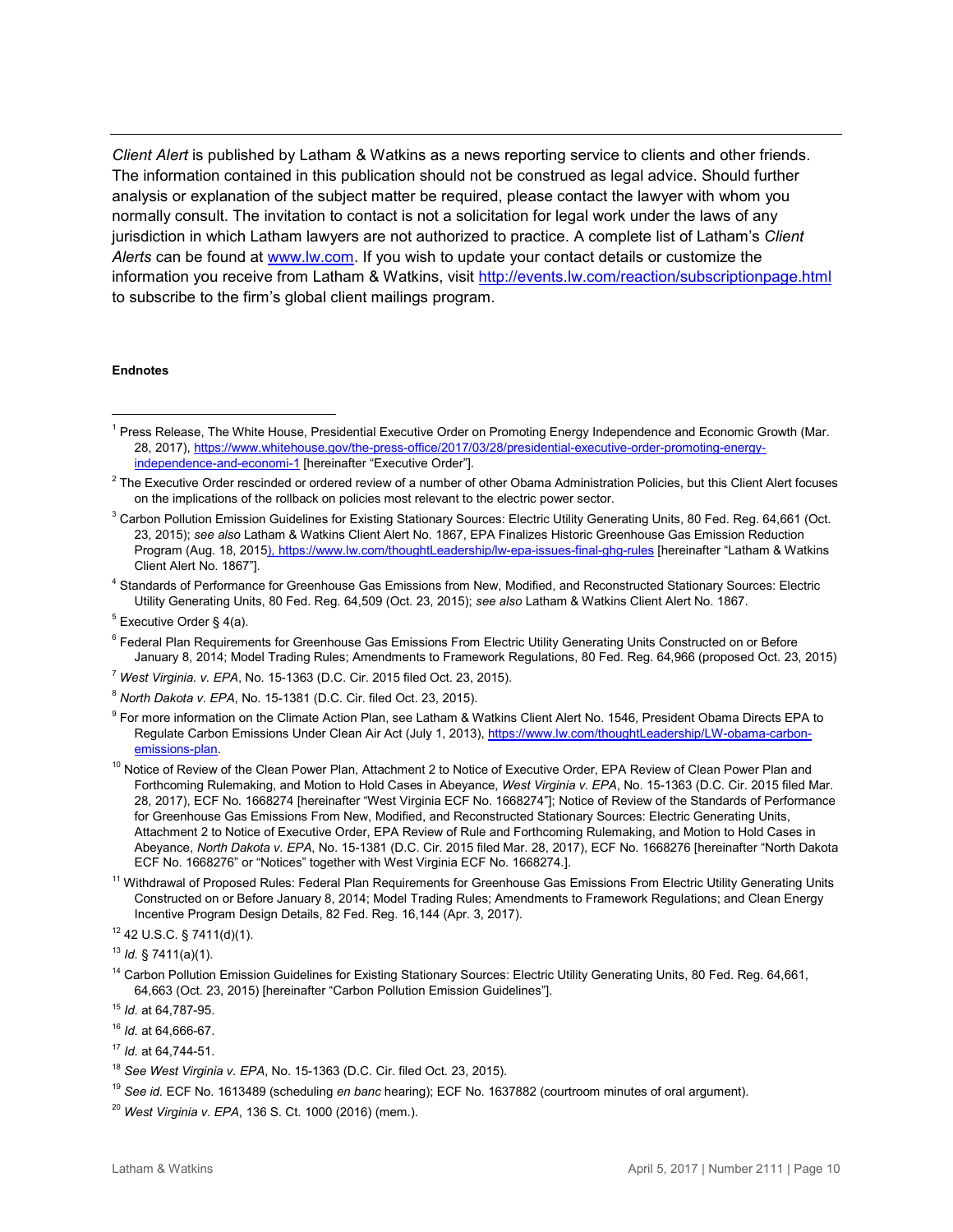$\overline{a}$ <sup>21</sup> Standards of Performance for Greenhouse Gas Emissions from New, Modified, and Reconstructed Stationary Sources: Electric Utility Generating Units, 80 Fed. Reg. 64,510 (Oct. 23, 2015).

<sup>25</sup> West Virginia ECF No. 1668274; North Dakota ECF No. 1668276.

<sup>26</sup> *See id.*

- <sup>27</sup> North Dakota ECF No. 1668276.
- <sup>28</sup> West Virginia ECF No. 1668274; North Dakota ECF No. 1668276.
- <sup>29</sup> See docket in *West Virginia v. EPA*, No. 15-1363 (D.C. Cir. filed Oct. 23, 2015).
- <sup>30</sup> Order, *North Dakota, et al. v. EPA*, No. 15-1381 (D.C. Cir. filed Mar. 30, 2017), ECF No. 1668612.
- <sup>31</sup> *Motor Vehicle Mfrs. Assn. of United States, Inc. v. State Farm Mut. Auto. Ins. Co.*, 463 U.S. 29, 43 (1983) (citations omitted).
- <sup>32</sup> 5 U.S.C. § 706(2)(a); *see also* 42 U.S.C. § 7607(d)(9).
- <sup>33</sup> See State Farm, 463 U.S. at 57 ("An agency's view of what is in the public interest may change, either with or without a change in circumstances. But an agency changing its course must supply a reasoned analysis . . . ." (citation omitted).
- <sup>34</sup> On September 18, 2014, in response to requests from stakeholders, the EPA extended the comment period by 45 days, to December 1, 2014, giving stakeholders over 165 days to review and comment upon the proposal. *See* Carbon Pollution Emission Guidelines for Existing Stationary Sources: Electric Utility Generating Units, 80 Fed. Reg. 64,661 (Oct. 23, 2015).

<sup>35</sup> *Id.* 

- <sup>36</sup> *See* Notices, *supra* note 10.
- <sup>37</sup> West Virginia ECF No. 1668274.
- <sup>38</sup> Carbon Pollution Emission Guidelines, 80 Fed. Reg. at 64,710.

<sup>39</sup> *Id.*

- <sup>40</sup> *Id.* at 64,711.
- <sup>41</sup> *See, e.g.*, Opening Brief of Petitioners on Core Legal Issues at 61-74, *West Virginia v. EPA*, No. 15-1363 (D.C. Cir. Feb. 19, 2016).
- $42$  The Supreme Court in 2015 held that EPA erred in failing to consider costs in its threshold ("appropriate and necessary") determination whether to regulate HAPs from power plants. *Michigan v. EPA*, 135 S. Ct. 2699, 2712 (2015). On remand, the Obama Administration EPA reaffirmed that threshold determination after considering costs. EPA, Supplemental Finding That It Is Appropriate and Necessary to Regulate Hazardous Air Pollutants From Coal- and Oil-Fired Electric Utility Steam Generating Units, 81 Fed. Reg. 24,420 (Apr. 25, 2016). However, litigation challenging this determination and the MATS rule continues, and this could conceivably be one of the rules EPA reviews in light of the broader policies of the EO. Executive Order § 2(a)-(b).
- <span id="page-10-0"></span><sup>43</sup> *Am. Elec. Power Co. v. Connecticut*, 564 U.S. 410, 423-424, 429 (2011).
- <sup>44</sup> Andrew Childers, *Is Pruitt's 2014 Plan a Blueprint for Carbon Rule Replacement?*, Bloomberg BNA News *(*Mar. 29, 2017), [https://www.bna.com/pruitts-2014-plan-n57982085903/.](https://www.bna.com/pruitts-2014-plan-n57982085903/)
- <sup>45</sup> Arguably, the "beyond the fence line" building blocks in the BSER, such as dispatch shifts and reliance on generation by sources other than regulated EGUs (i.e., renewables) are novel uses of EPA's authority under section 111(d). Critics questioned whether EPA overstepped its legal bounds by requiring power plants to be responsible for emission reductions that could only be accomplished through means "outside the fence" or outside their direct control.
- <span id="page-10-1"></span><sup>46</sup> 80 Fed. Reg. at 64,744-51; *see also id.* at 64,801-02, 64,810-11 (cost considerations); *id.* at 64,670-71, 64,693-94, 64,800, 64,874-81 (energy considerations); *id.* at 64,746, 64,748 (non-air quality health and environmental impacts).

- <span id="page-10-4"></span><sup>49</sup> *See generally, e.g.,* Murray Energy Corp., Opening Brief of Non-State Petitioner, *North Dakota v. EPA*, Nos. 15-1381 (D.C. Cir. filed Oct. 13, 2016).
- <span id="page-10-6"></span><span id="page-10-5"></span><sup>50</sup> *See* American Coalition for Clean Coal Electricity Comments on EPA's Proposed Performance Standards for Greenhouse Gas Emissions from New Fossil-Fueled Electric Utility Generating Units, Docket ID No. EPA-HQ-OAR-2013-0495 (May 9, 2014), [https://www.regulations.gov/document?D=EPA-HQ-OAR-2013-0495-9472.](https://www.regulations.gov/document?D=EPA-HQ-OAR-2013-0495-9472)
- <sup>51</sup> *See* Final Reply Brief of Petitioner-Intervenors Gulf Coast Lignite Coalition and the Lignite Energy Council, *North Dakota et al. v. EPA*, et al., No. 15-1381 (D.C. Cir. 2015 filed February 3, 2017), ECF No. 1659297.
- $52$  Many states have already mandated renewable portfolio standards or state or regional cap-and-trade programs to reduce CO<sub>2</sub> emissions. *See, e.g.,* Regional Greenhouse Gas Initiative, *Welcome*[, http://www.rggi.org/](http://www.rggi.org/) (last visited Mar. 29, 2017) (discussing

 $22$  42 U.S.C. § 7411(d)(1)(A).

<sup>23</sup> *North Dakota v. EPA*, No. 15-1469 (D.C. Cir. 2015 filed Oct. 23, 2015).

<sup>24</sup> Oral argument was scheduled for April 17, 2017, but on March 30, 2017 the D.C. Circuit removed *North Dakota v. EPA* from the April 17, 2017 oral argument calendar pending disposition of the motion to hold the cases in abeyance. *See* Order, *North Dakota, et al. v. EPA*, No. 15-1381 (D.C. Cir. filed Mar. 30, 2017), ECF No. 1668612.

<span id="page-10-2"></span><sup>47</sup> 80 Fed. Reg. at 64,787.

<span id="page-10-3"></span><sup>48</sup> *Id.* at 64,745, 64,748.